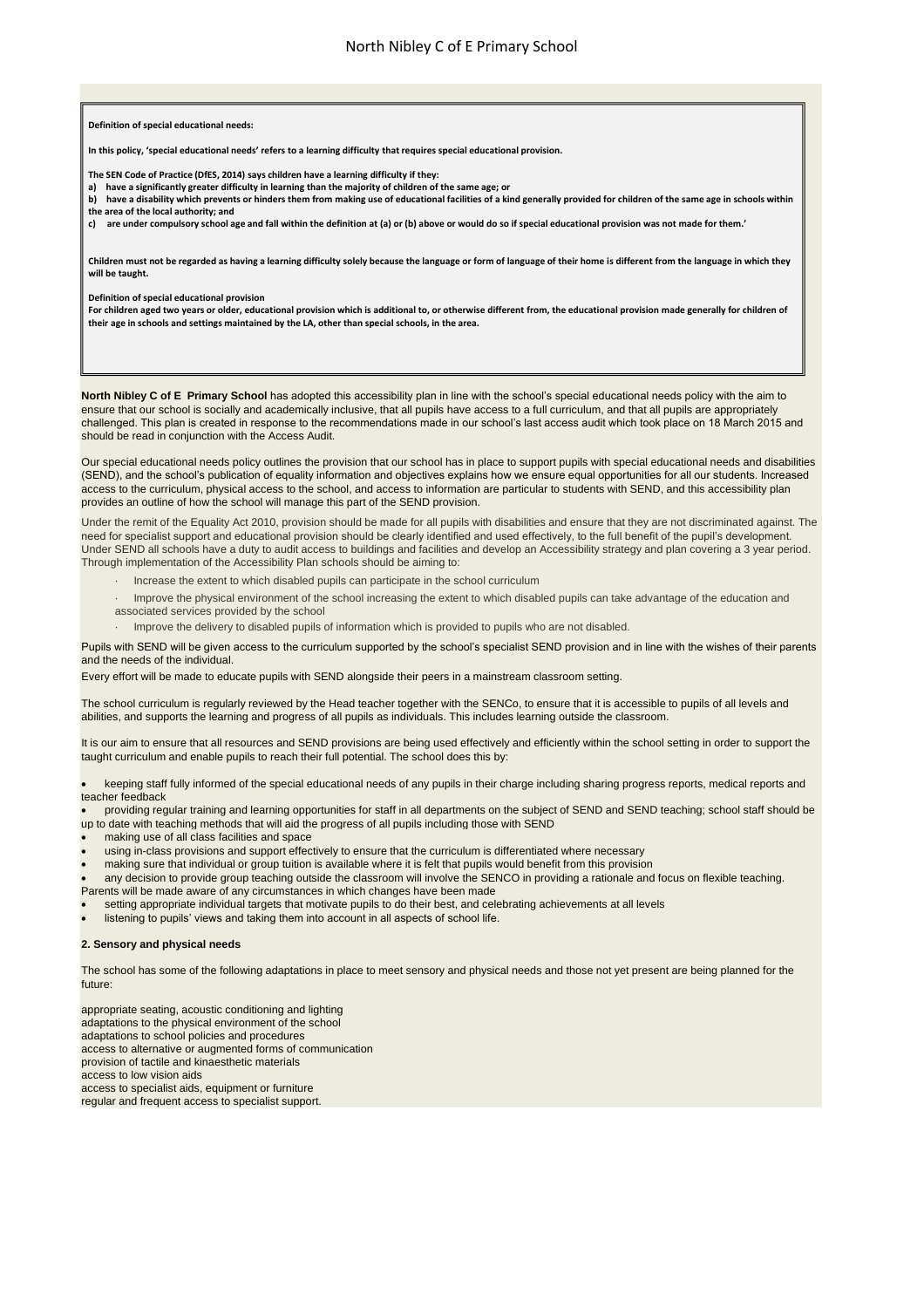#### **3. Reasonable adjustments**

The school will also make reasonable adjustments for individual students who need extra provision than that which is already in place to make sure that all students are involved in every aspect of school life, and that all barriers to learning are removed. These may fall under the following headings:

# **The building and grounds:**

audio-visual fire alarms assistance with guiding.

This accessibility plan will be evaluated every 3 years to monitor its effectiveness and ensure that it covers all areas of accessibility that are needed in the school.

## **Teaching and learning:**

a piece of equipment extra staff assistance an electronic or manual note-taking service readers for pupils with visual impairments.

#### **Methods of communication:**

| a piece of equipment                                                                 |
|--------------------------------------------------------------------------------------|
| the provision of a sign language interpreter, lip-speaker or deaf-blind communicator |
| induction loop or infrared broadcast system                                          |
| videophones                                                                          |
| readers for pupils with visual impairments.                                          |

Signed by Head Teacher \_\_\_\_\_\_\_\_\_\_\_\_\_\_\_\_\_\_\_\_\_\_\_\_\_\_\_\_\_\_\_Date:\_\_\_\_\_\_\_\_\_\_\_\_\_\_\_\_\_\_\_\_\_ SENCo \_\_\_\_\_\_\_\_\_\_\_\_\_\_\_\_\_\_\_\_\_\_\_\_\_\_\_\_\_\_\_Date:\_\_\_\_\_\_\_\_\_\_\_\_\_\_\_\_\_\_\_\_\_ Governor \_\_\_\_\_\_\_\_\_\_\_\_\_\_\_\_\_\_\_\_\_\_\_\_\_\_\_\_\_\_\_Date:\_\_\_\_\_\_\_\_\_\_\_\_\_\_\_\_\_\_\_\_\_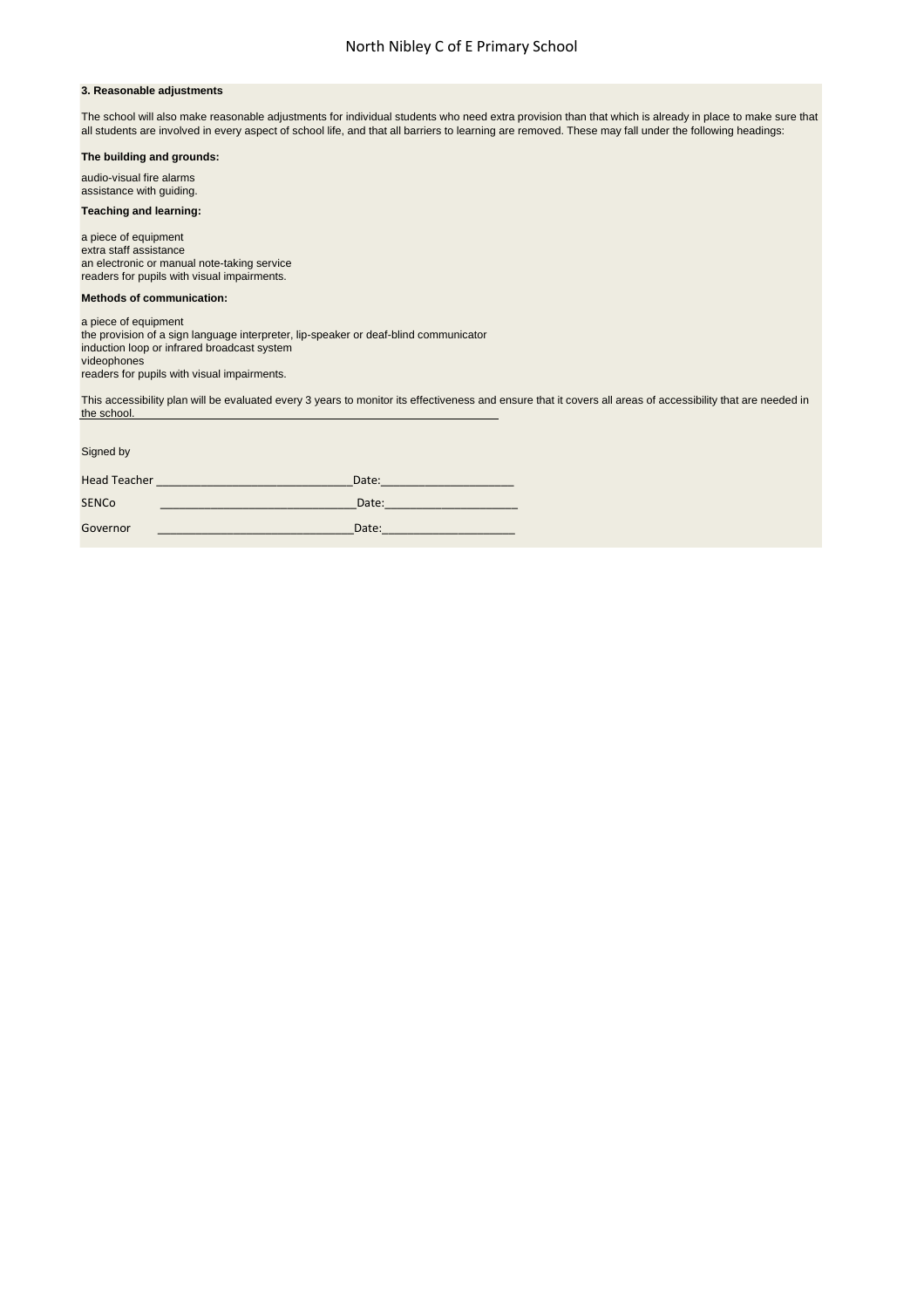## **Priority Ratings**

## **Priority A:**

would be highly likely to attract legal implications. Immediate action is recommended to put changes into effect.

#### **Priority B:**

Where action is recommended within the short term to alleviate an access problem or make improvements that will have a considerable impact.

#### **Priority C:**

Where action is recommended within 12 - 24 months to improve access.

#### **Priority D:**

a long-term plan.

## **KEYS FOR COSTS**

Budget costs have been included in the form of bands.

- N None
- M Minimal
- OG Ongoing Maintenance
- ST Structural Change

Please note cost keys are indicative only and that Ea-Audits cannot be held liable for any misinterpretations.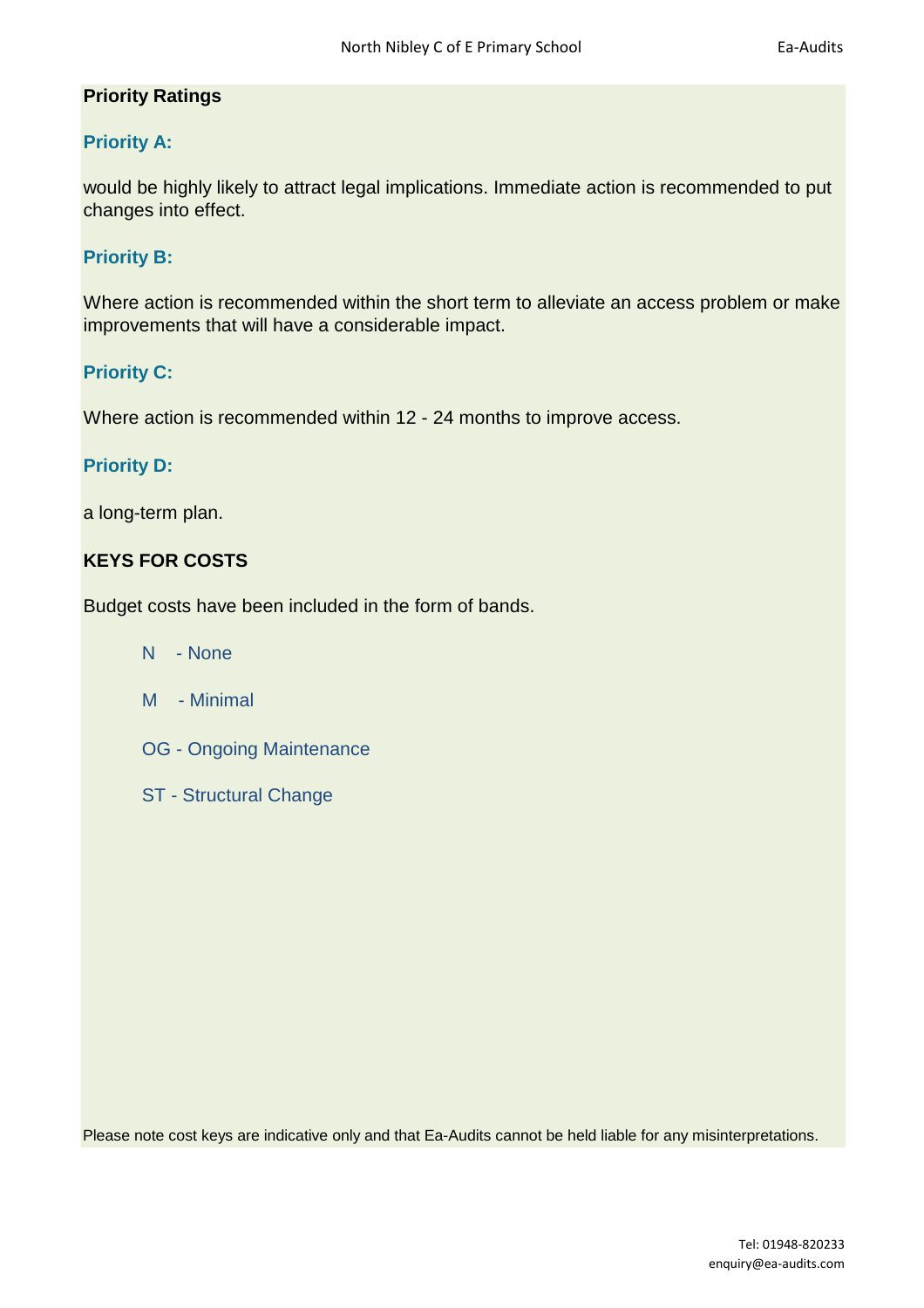|           | <b>Item Areas</b>               | <b>Recommendation</b>                                                                                                                                                                                                                                                                                                                                                                                                                                                                                                           | (A)     | <b>Priority   Priority  </b><br>(B) | <b>Priority</b><br>(C) | <b>Keys</b><br>for<br><b>Costs</b> | <b>Target</b><br><b>Date</b> | <b>Date</b><br><b>Achieved</b> |
|-----------|---------------------------------|---------------------------------------------------------------------------------------------------------------------------------------------------------------------------------------------------------------------------------------------------------------------------------------------------------------------------------------------------------------------------------------------------------------------------------------------------------------------------------------------------------------------------------|---------|-------------------------------------|------------------------|------------------------------------|------------------------------|--------------------------------|
|           | <b>Car Park</b>                 | Approach the owners of the car park you use to see if they will mark out<br>an accessible place close to your school gate.                                                                                                                                                                                                                                                                                                                                                                                                      | X       |                                     |                        | N                                  | 2015                         |                                |
|           | <b>Outside Steps and Ramps</b>  | Ensure all outside steps have contrasting nosings and these are regularly<br>re-painted. The next time that the handrails on the steps are painted,<br>choose a contrasting colour as the present colour tends to blend in with<br>the wall and there is not enough contrast.                                                                                                                                                                                                                                                   | X       |                                     |                        | M                                  | 2015                         |                                |
| 3         |                                 | Ensure that the ramp is kept clear of grit and gravel which could present a<br>trip hazard and that the surface is kept in good condition.                                                                                                                                                                                                                                                                                                                                                                                      | $\sf X$ |                                     |                        | N                                  | <b>ONGOING</b>               |                                |
| $\vert 4$ |                                 | A further handrail should be fitted to the wall side.                                                                                                                                                                                                                                                                                                                                                                                                                                                                           |         | X                                   |                        | M                                  | 2016                         |                                |
|           | <b>Entrances</b>                | Check the door closures regularly and alter accordingly. Because manual<br>door closers are fitted to most of the entrance doors, make sure these are<br>adjusted to provide the minimum force necessary to open or close the<br>doors. Make sure staff and students are aware of the need to offer<br>assistance by holding open doors or carrying materials for people with<br>disabilities who have difficulties at the entrance. As entrance doors are<br>replaced, install automatic entrance doors if the budget permits. | $\sf X$ |                                     |                        | N                                  | <b>ONGOING</b>               |                                |
| 6         |                                 | Place a sign by your intercom so people know to call for help. The<br>intercom does not contrast well with the wall. It would improve the<br>contrast if you placed it on a different background.                                                                                                                                                                                                                                                                                                                               | X       |                                     |                        | M                                  | 2015                         |                                |
|           | <b>Lobby and Reception area</b> | Make available alternative seating for the reception area if required.                                                                                                                                                                                                                                                                                                                                                                                                                                                          |         | X                                   |                        | M                                  | 2015                         |                                |
| 8         |                                 | Ensure that missing bulbs and fluorescent tubes are replaced as soon as<br>possible as part of your ongoing maintenance programme.                                                                                                                                                                                                                                                                                                                                                                                              | X       |                                     |                        | M                                  | <b>ONGOING</b>               |                                |
| 9         |                                 | Ensure that missing bulbs and fluorescent tubes be replaced as soon as<br>possible as part of your ongoing maintenance program.                                                                                                                                                                                                                                                                                                                                                                                                 | X       |                                     |                        | M                                  | <b>ONGOING</b>               |                                |
| 10        |                                 | Purchase a portable induction loop for the use of hearing impaired<br>visitors/parents and display the sign.                                                                                                                                                                                                                                                                                                                                                                                                                    |         | X                                   |                        | M                                  | 2015                         |                                |
| 11        |                                 | Ensure that corridors are kept clear and circulation routes should be kept<br>clear of obstructions, such as sports equipment, deliveries, and<br>stationery.                                                                                                                                                                                                                                                                                                                                                                   | X       |                                     |                        | N                                  | <b>ONGOING</b>               |                                |